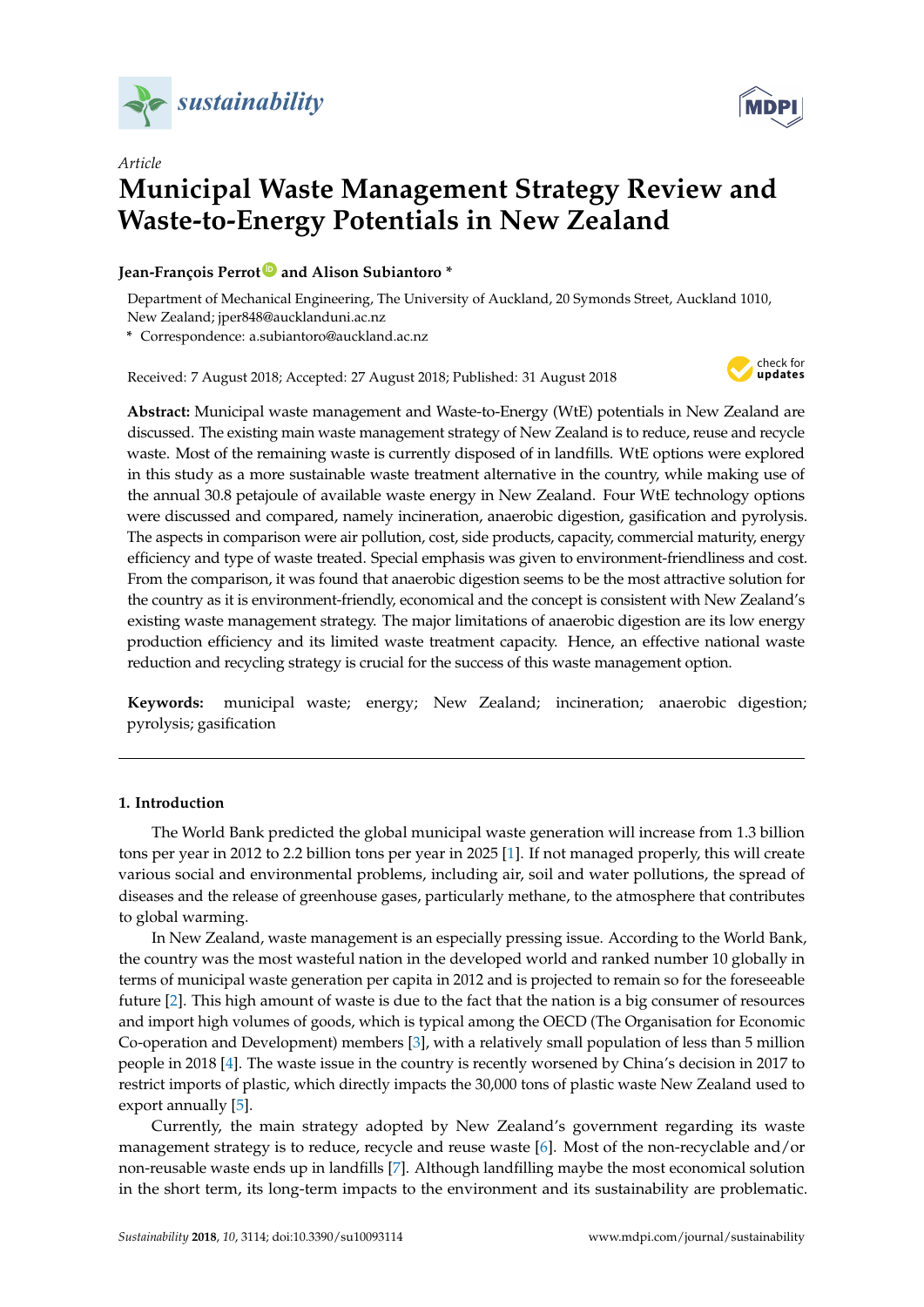Among the options explored around the world to face the waste issue, energy generation from municipal waste is one of the most attractive solutions [\[8\]](#page-9-7). Furthermore, there is a good symmetry between the ever-increasing energy demand and the amount of municipal waste generated, making the Waste-to-Energy (WtE) option even more attractive. It is noted, however, that the concept has its own issues that will be discussed further below.

Comprehensive reviews on various WtE technologies are available in the literature [\[9,](#page-9-8)[10\]](#page-9-9). Reviews on waste management issues in Europe [\[11,](#page-9-10)[12\]](#page-9-11), Africa [\[13\]](#page-9-12), Asia [\[14\]](#page-9-13) and in developing countries [\[15\]](#page-10-0) are also available. Country-specific studies, such as that in China [\[16\]](#page-10-1), India [\[17\]](#page-10-2), Turkey [\[18\]](#page-10-3), USA [\[19\]](#page-10-4), Colombia [\[20\]](#page-10-5), Malaysia [\[21\]](#page-10-6), Thailand [\[22\]](#page-10-7) and Saudi Arabia [\[23\]](#page-10-8), among others, can be found too. In general, it can be seen that waste management is a growing challenge among the countries. A number of government policies have been put in place to overcome this issue with varying degrees of effectiveness, and various options have been considered to reduce the amount of waste that ends up in landfills, including recycling and WtE technologies. It is noted that incineration is still the most common method due to its effectiveness. To the authors' knowledge, no such study is available for New Zealand and its unique contexts. The status of zero-waste management strategy in New Zealand up to 2002 was mentioned very briefly in Reference [\[24\]](#page-10-9). A somewhat related analysis of waste management in New Zealand is available [\[3\]](#page-9-2), but the emphasis was on key policies and government programs. Moreover, there have been new developments in the country since the article was published in 2009, including the significant population increase and the shift towards better environment management in recent years. The goal of this study is to investigate the potentials of WtE technology to solve the waste issue of New Zealand. To reach this objective, a review of the current waste management condition in the country is carried out. Data from various sources are collected to draw a comprehensive picture of the national waste situation. Afterwards, the country's waste strategy, including some of the relevant laws and regulations, are presented and its effectiveness is discussed. The available WtE technologies in the world are then reviewed. The technologies include: waste incineration, anaerobic digestion, pyrolysis and gasification. Their strengths and weaknesses are compared based on the contexts of New Zealand. The comparisons will focus on their air pollution, cost, side products, capacity, commercial maturity, efficiency and type of waste treated associated with each technology.

## **2. Waste Management in New Zealand**

According to an OECD report in 2017 [\[25\]](#page-10-10), the amount of municipal solid waste generated in New Zealand has increased steadily alongside population, gross domestic product and private final consumption in recent years. Its waste generation per capita is currently among the highest in the OECD and the majority of the waste is landfilled. From 2010–15, it was reported that the amount of waste per capita of New Zealand grew by more than 20% [\[26\]](#page-10-11), as can be seen in Table [1.](#page-2-0) Here, municipal waste is defined as the waste collected and treated by municipalities. It covers the waste from households, including bulky waste, similar waste from commerce and trade, office buildings, institutions and small businesses, as well as yard and garden waste, street sweepings, the contents of litter containers and market cleansing waste (if managed as household waste). Hence, the figures exclude waste materials that are recovered, reused or recycled. As can be observed, the amount of waste grew with years although there was a slight dip from 2010–11. Based on this trend, it was predicted that the total amount of municipal waste generation in New Zealand will be doubled in 30 years.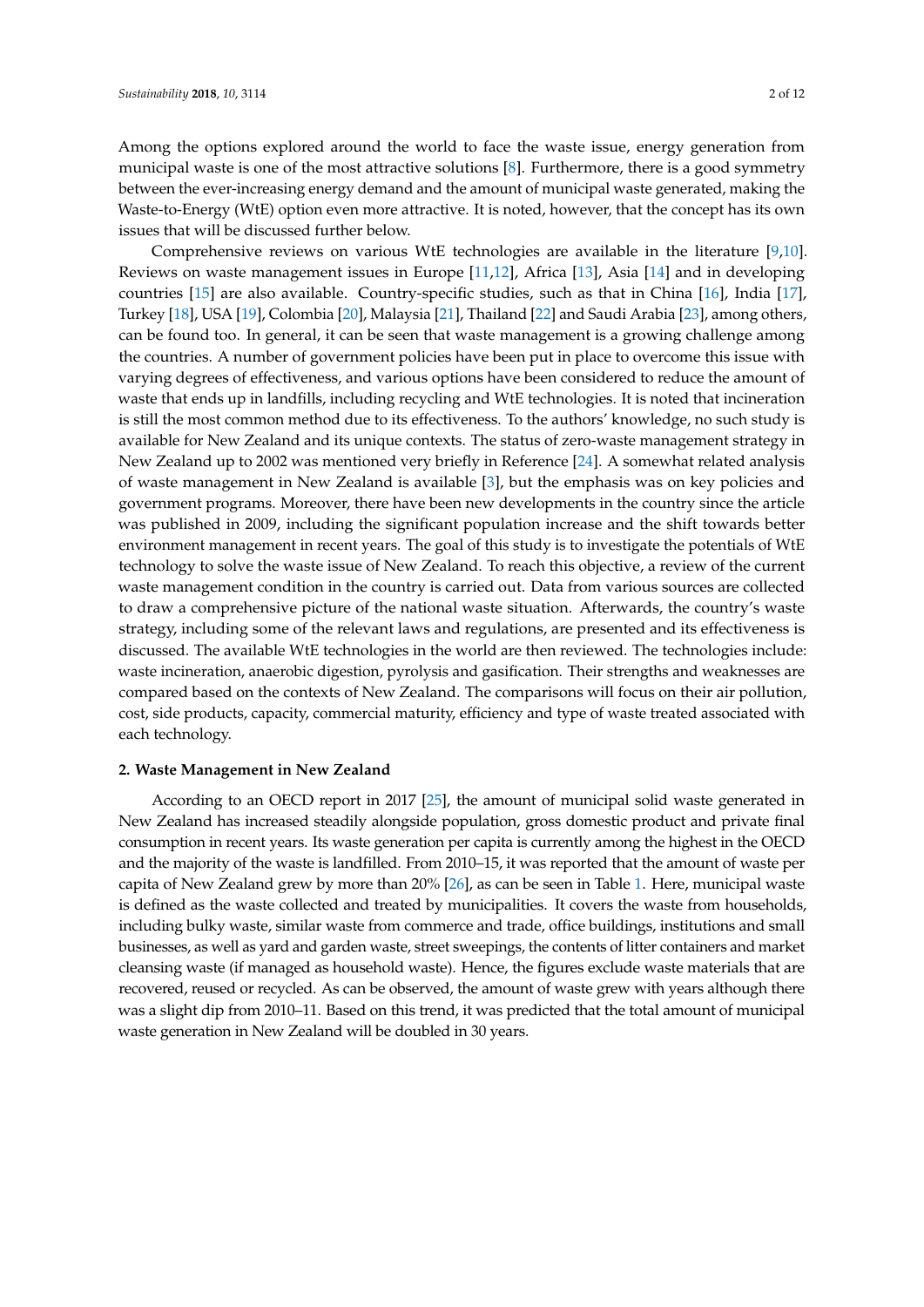| Year | Total Amount of Waste (Millions of tons) | <b>Amount of Waste Per Capita (kg)</b> |
|------|------------------------------------------|----------------------------------------|
| 2010 | 2.532                                    | 582.0                                  |
| 2011 | 2.512                                    | 573.0                                  |
| 2012 | 2.514                                    | 570.3                                  |
| 2013 | 2.684                                    | 604.2                                  |
| 2014 | 2.931                                    | 649.9                                  |
| 2015 | 3.221                                    | 701.3                                  |

<span id="page-2-0"></span>**Table 1.** Municipal waste of New Zealand from 2010–15 (data are extracted from OECD database [\[26\]](#page-10-11)).

A report from the country's Ministry for the Environment [\[7\]](#page-9-6) explained that the reduction in the amount of municipal waste in the early 2010s was because individual, community and local and central government initiatives had been successful in diverting large amounts of waste from landfills through recovery and recycling of items, among others. Nevertheless, the report also states that there was still approximately 75% of the waste disposed of to landfills that could be potentially diverted. Further reductions were also possible at other stages of a product's life cycle. As shall be discussed later, this strategy of waste minimization is currently the government's main waste management strategy.

It is difficult to get accurate data on the proportion of the municipal waste that ends up in landfills. However, based on the data from the Ministry for the Environment [\[7\]](#page-9-6), there were 2.531 million tons and 2.461 million tons of waste disposed of to landfills in 2010 and 2011, respectively. Comparing these data with OECD's data on the amount of waste produced [\[26\]](#page-10-11) in Table [1,](#page-2-0) it can be seen that more than 97% of the waste are disposed of into landfills.

The waste composition data in New Zealand's landfills can be gathered from reports that have been released by the various regional councils in the country. Perrot [\[27\]](#page-10-12) has compiled the available data from 2011–17 and the summary is presented in Table [2.](#page-2-1) The types of waste have been categorized into those with and without energy generation potentials. In total, 78.2% of the waste can be used for power generation in WtE plants. Organic materials represent almost one third of the total waste in landfills, while timber and plastic represent one fourth of the waste.

| <b>Type of Waste</b>           | Percentage |  |  |  |
|--------------------------------|------------|--|--|--|
| Waste with energy potential    |            |  |  |  |
| Organic                        | 30.4%      |  |  |  |
| Timber                         | 14.1%      |  |  |  |
| Plastic                        | $12.1\%$   |  |  |  |
| Paper                          | $9.0\%$    |  |  |  |
| Nappies and sanitary           | 6.3%       |  |  |  |
| Textiles                       | 5.4%       |  |  |  |
| Rubber                         | $0.9\%$    |  |  |  |
| Waste with no energy potential |            |  |  |  |
| Rubble and concrete            | 10.0%      |  |  |  |
| Potential hazardous            | $4.4\%$    |  |  |  |
| Glass                          | 3.3%       |  |  |  |
| Metal                          | 3.1%       |  |  |  |

<span id="page-2-1"></span>**Table 2.** Waste composition of landfills in New Zealand between 2011 and 2017 (data are adapted from regional council reports as compiled by Perrot [\[27\]](#page-10-12)).

At the moment, the waste management plans realized by regional councils in New Zealand are mainly governed by the Waste Minimization Act of 2008 [\[28\]](#page-10-13). The act encourages the reduction of waste generated and disposed of in the country. The aim is to protect the environment from harm and provide environmental, social, economic and cultural benefits. To achieve this goal, several measures have been taken over the years: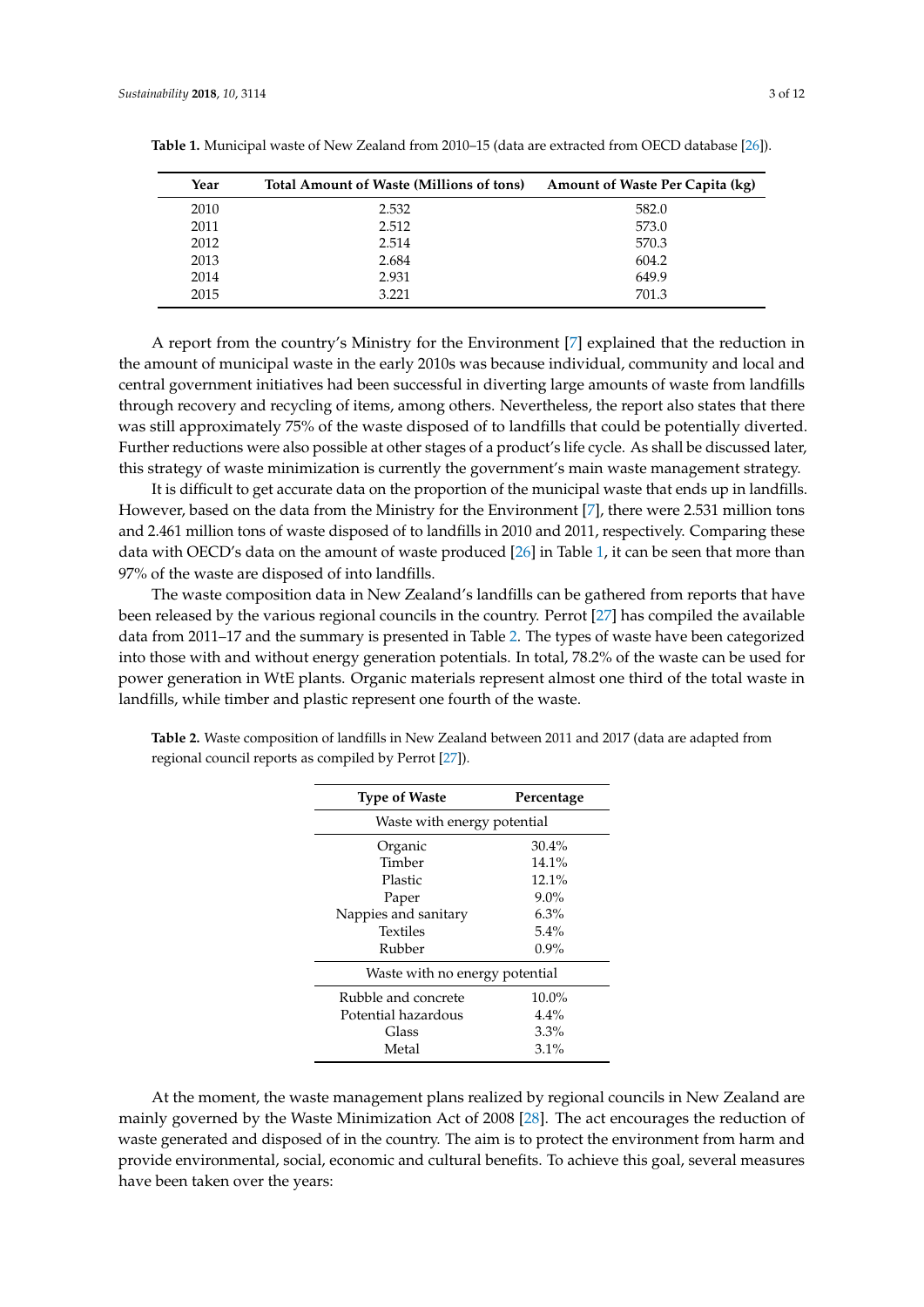- Imposition of a levy on all waste disposed of in landfills to generate funding to help local government, communities and businesses to minimize waste.
- Establishment of product stewardship schemes. This strategy gives the responsibility to a product designer, seller or user to minimize its impact on the environment.
- Regulations made to control the disposal of products, materials or waste.
- Empowerment of the responsibilities of regional authorities that need to write a waste assessment every six years.
- Creation of the Waste Advisory Board to give independent advice to the Minister for the Environment on matters related to waste minimization.

The country's Ministry for the Environment has also formulized New Zealand's Waste Strategy in 2002 and revised it in 2010 [\[6\]](#page-9-5). The strategy has a vision towards zero waste and a sustainable New Zealand through three main goals. They are to lower the costs and risks of waste to society, to reduce the environmental damage from the generation and disposal of waste, and to increase economic benefit by using material more efficiently. The strategy focuses more on waste prevention rather than on waste disposal and adopts this waste treatment hierarchy: reduction (most desirable option), reuse, recycle, recovery, treatment, and lastly, disposal (least desirable option).

In response, various regional councils in the country have taken these steps to achieve the zero-waste objective by 2040 [\[27\]](#page-10-12):

- the development of additional recycling facilities,
- the reduction of green waste quantities,
- the education of the population about the waste hierarchy and the need to consume less,
- the need to gather more data about the waste situation in each region,
- the reduction of illegal dumping,
- the development of resource recovery networks.

With these regulations and instruments in place, there has been considerable progress in access to recycling services and environmental controls around disposal facilities over the years. However, as can be seen from the waste generation data in Table [1,](#page-2-0) there has been less success in the overall reduction of waste generation in New Zealand.

In terms of waste treatment, landfilling is still the most common method of solid waste disposal in the country, although there have been discussions about alternative solutions, including various WtE options. Among the alternatives, WtE incineration technology is the most mature [\[10\]](#page-9-9). Nevertheless, New Zealand has traditionally been reluctant to commit into WtE incineration plants. Some arguments that have been raised against the technology by the Waste Management Institute of New Zealand [\[29\]](#page-10-14) are:

- Community perception: Waste incineration has the potential to cause harm to both the environment and human health. However, the institute also noted that with today's modern and efficient technologies these health and environmental concerns can be largely avoided through treatment and mitigation of emissions. Therefore, through engagement and consultation with affected communities, these perceptual issues can be overcome.
- Cannibalizing recycling programs: The development of WtE plants contradicts with the recycling policy of New Zealand because those plants always need a lot of feedstock to run at maximum capacity.
- Consistency of feedstock issue: New Zealand has a relatively large land area as compared to its population. Hence, getting consistent volumes of waste are difficult. Only in an area such as Auckland, there is certainly no shortage of waste. However, there are many and varied disposal options already in existence competing for the same waste, many of which are likely to be far cheaper solutions.
- Cost issue: Landfilling remains New Zealand's predominant mechanism for waste disposal as it is cost-effective. Only with significant waste disposal levies through regulatory intervention, a WtE plant can be considered economically attractive.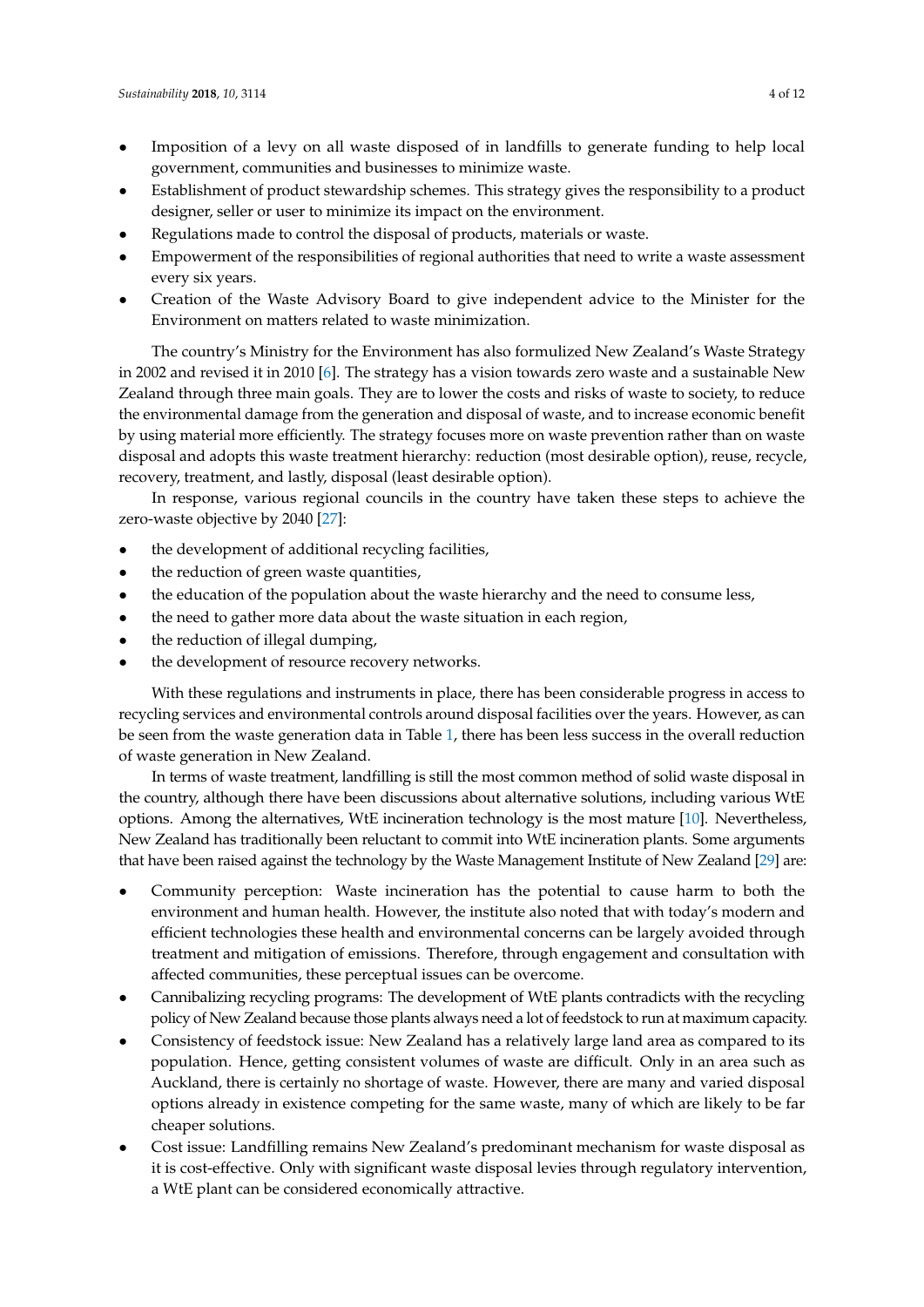#### **3. Waste-to-Energy Technologies and Their Status in New Zealand**

As laid out in the previous section, New Zealand is highly reliant on landfilling to treat its waste. At the same time, waste generation in the country is growing steadily and China's recent decision not to import plastic waste anymore will force the country to reconsider its waste management strategy sooner or later. The authors believe that it is time to review the WtE options to solve New Zealand's waste situation. The existing concerns against the technology, particularly to WtE incineration plants, are noted and will be addressed.

Obviously, another added benefit for New Zealand from WtE technologies is the additional renewable energy source available to reduce its dependency on fossil fuels. It is noted that around 85% of the electricity and 40% of the total energy supply in New Zealand were already generated from renewable sources in 2016 [\[30\]](#page-10-15). Fossil fuels are still used to produce electricity during dry seasons. Waste can be a very attractive fuel alternative as its supply is relatively unaffected by the seasons.

#### *3.1. Incineration*

The most mature technology to extract energy from waste is incineration [\[10\]](#page-9-9). The process involves burning of waste in furnaces and using the heat produced to generate useful power (in the form of electricity or heat). By-products of the process are ash and exhaust gas. The ash residue can be further processed to remove metals for recycling and the remainder can be used for construction materials. Most modern plants currently have an energy efficiency of around 30% [\[10\]](#page-9-9). Integrated WtE-Gas Turbines power plants have been proposed recently to increase the energy efficiency to more than 40% and in 2012, there are three such plants in Spain, Netherlands and Japan [\[31\]](#page-10-16). Although the technology is not yet matured, the integrated gas turbine system seems to be the future of WtE incineration technologies.

The main advantage of incineration as compared to the other options is its effectiveness to remove waste in terms of capacity, type of waste treated and volume reduction [\[32\]](#page-10-17). The potential economic values of the residues are an added benefit of the technology. The weaknesses of WtE incinerators are related to their cost, social and environmental issues [\[29\]](#page-10-14). WtE incineration plants are relatively expensive to build and communities are usually reluctant to live near incinerators. The incineration of waste releases polluting metals, dioxins and toxic gases that are harmful for human health to the atmosphere. However, it is noted that the quantities released have decreased in the past few years because of stricter rules imposed by governments and the technological progress made in this field [\[33,](#page-10-18)[34\]](#page-10-19).

WtE incineration technology has been implemented successfully in Europe. The biggest investors include France, Germany, the United Kingdom, Italy and Sweden [\[35\]](#page-10-20). Incineration allows these investors to reduce the volume of waste disposed in landfills by 90%. In European Union (EU) countries, 26% of waste is used to generate energy in 2015 [\[36\]](#page-10-21). This energetic valorization represents 1.3% of the final electricity consumption and 8.9% of the heat consumption. 409 WtE plants were counted in the EU in 2012 that burned 74 million of tons of waste producing 30 TWh of electricity and 74 TWh of heat [\[36\]](#page-10-21).

The waste management case of Sweden [\[37\]](#page-10-22) is particularly relevant for New Zealand and the concerns raised by the authorities. Like New Zealand, Sweden puts a lot of emphasis on recycling and has been very successful, with half of the waste in Sweden is recycled every year. Contrary to New Zealand, however, the rest of the waste is converted to energy in the 33 WtE plants in the country, leaving only about 1% of waste in landfills [\[37\]](#page-10-22). The waste treatment systems have been so effective that Sweden also imports waste from other countries that are willing to pay the price to feed its plants.

In New Zealand, there are currently only three high-temperature hazardous waste incinerators in operation. They are at Auckland International Airport, in New Plymouth and near Christchurch International airport [\[27\]](#page-10-12).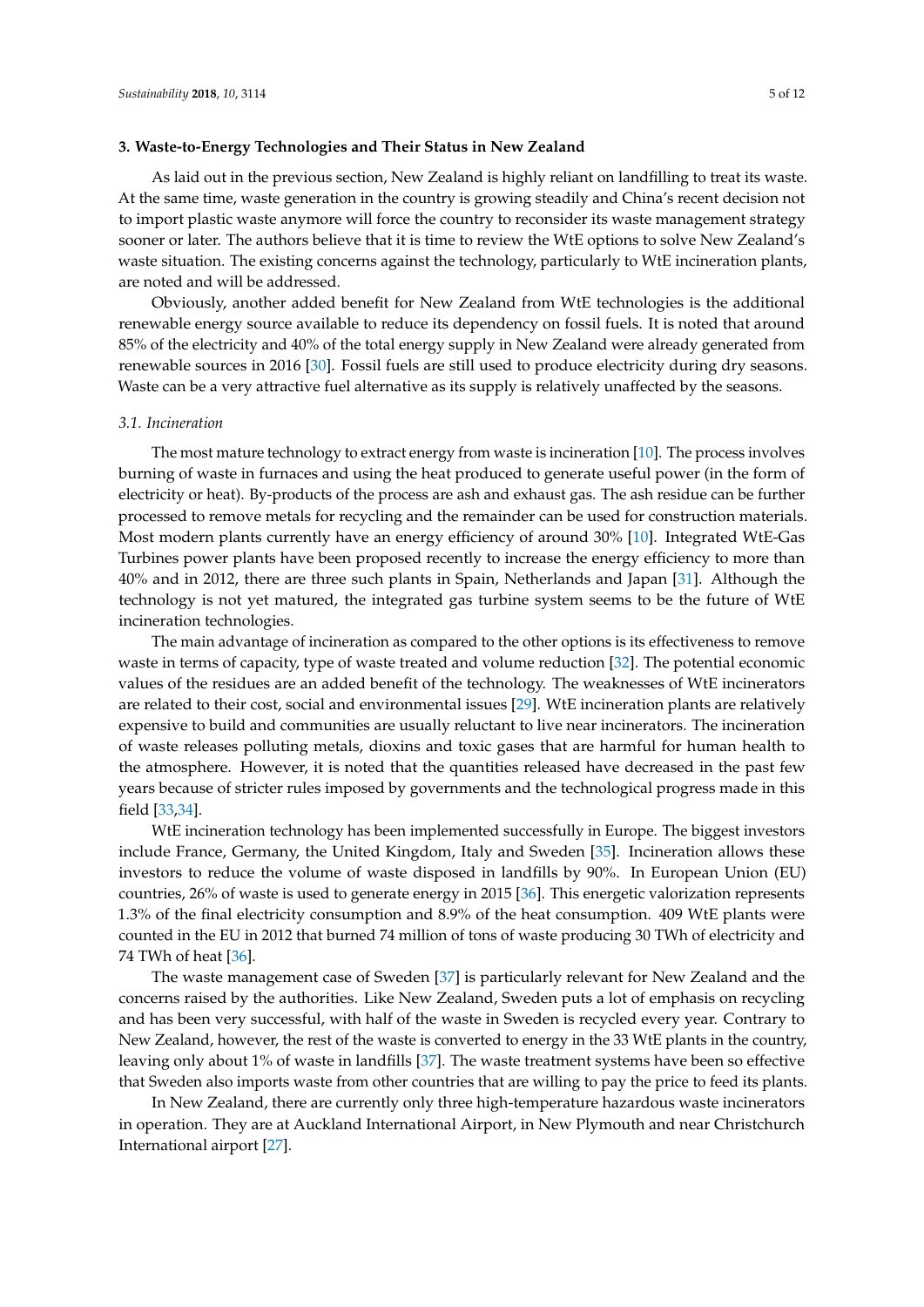#### *3.2. Anaerobic Digestion*

Another technology that is available to create energy from waste is anaerobic digestion. It is a process involving the decomposition of putrescible materials by bacteria acting without the presence of air. Biogas, which is a renewable energy comprised of methane and carbon dioxide, is generated from the process. The main advantages of anaerobic digestion over incineration are its lower emissions of carbon dioxide, the possible valorization of organic waste for soil conditioners and the reduced odor emissions [\[32\]](#page-10-17). From life cycle perspective, anaerobic digestion is more attractive than incineration too [\[38\]](#page-10-23). The main limitation is that the process is slow. Hence, it may not be practical to rely solely on anaerobic digestion to remove all the waste from a country. Furthermore, it can only treat biodegradable waste or organic fraction of municipal solid waste (OFMSW) [\[39\]](#page-10-24).

Around the world, there were approximately 12,000 biogas plants in 2016 and is expected to grow to 15,000 by 2025 [\[40\]](#page-11-0). 90% of those plants are in Europe and the strongest biogas markets are in Germany, France, Italy and Poland [\[40\]](#page-11-0). However, this technology is less mature and is less popular than the WtE incineration alternative. Furthermore, there are unique challenges to its implementation in urban areas [\[41\]](#page-11-1).

In New Zealand, the biogas sector is currently growing. In 2015, the estimated total amount of methane collected and transformed into biogas was around 4.7 PJ (petajoule), which can power 40,000 households [\[42\]](#page-11-2). There are 31 main biogas plants in New Zealand treating waste from landfills, sewage, wastewater, rural and industrial waste [\[42\]](#page-11-2).

## *3.3. Gasification and Pyrolysis*

Gasification process involves the conversion of an organic compound into a gas mixture (syngas) and a solid by-product (char). The conversion is made at a temperature of more than 650  $\degree$ C [\[32\]](#page-10-17). Syngas has a high heating power and can be used for power generation or biofuel production. Char is a mixture of organic carbon and ash. Several gasification technologies exist around the world and what differentiates them is the reactors used and the operations realized [\[43\]](#page-11-3).

Pyrolysis is thermal degradation with a limited supply of, or in the complete absence of, an oxidizing agent at a temperature of between 400  $\degree$ C and 1000  $\degree$ C [\[44\]](#page-11-4). The conversion can produce three products: pyrolysis gas, pyrolysis liquid and solid coke. The WtE potential efficiency of pyrolysis is similar to that of gasification and both techniques can treat all kind of municipal waste. However, these technologies are less matured as compared to anaerobic digestion and incineration [\[44\]](#page-11-4).

In New Zealand, there have been small-scale gasification and pyrolysis waste treatment projects, particularly for wood waste [\[45](#page-11-5)[,46\]](#page-11-6). However, to the authors' knowledge, there is no large-scale gasification/pyrolysis plant in the country as of 2018.

#### **4. Waste-to-Energy Generation Potentials in New Zealand**

From the above discussions, there are at least four major WtE technologies available, i.e., incineration, anaerobic digestion, gasification and pyrolysis. These technologies will now be compared. The comparison includes the energy potential and suitability of each technology in the context of New Zealand.

#### *4.1. Energy Potential from Municipal Waste in New Zealand*

In 2015, New Zealand generated 3.221 million tons of municipal waste [\[26\]](#page-10-11). To get an estimation of the energy that could be generated from this waste, a calculation was carried out. Table [3](#page-6-0) shows the amount of each waste type generated annually in the New Zealand (data are adapted from Reference [\[27\]](#page-10-12)), the heating value of each kind of waste (values are approximated based on Reference [\[47\]](#page-11-7)) and the corresponding available energy. In total, there is more than 30.8 PJ of energy available per year from waste in New Zealand. In comparison, the total energy demand of the country was 577.6 PJ in 2016, of which 25.5 PJ, 270.9 PJ and 81.3 PJ was supplied by coal, oil and natural gas,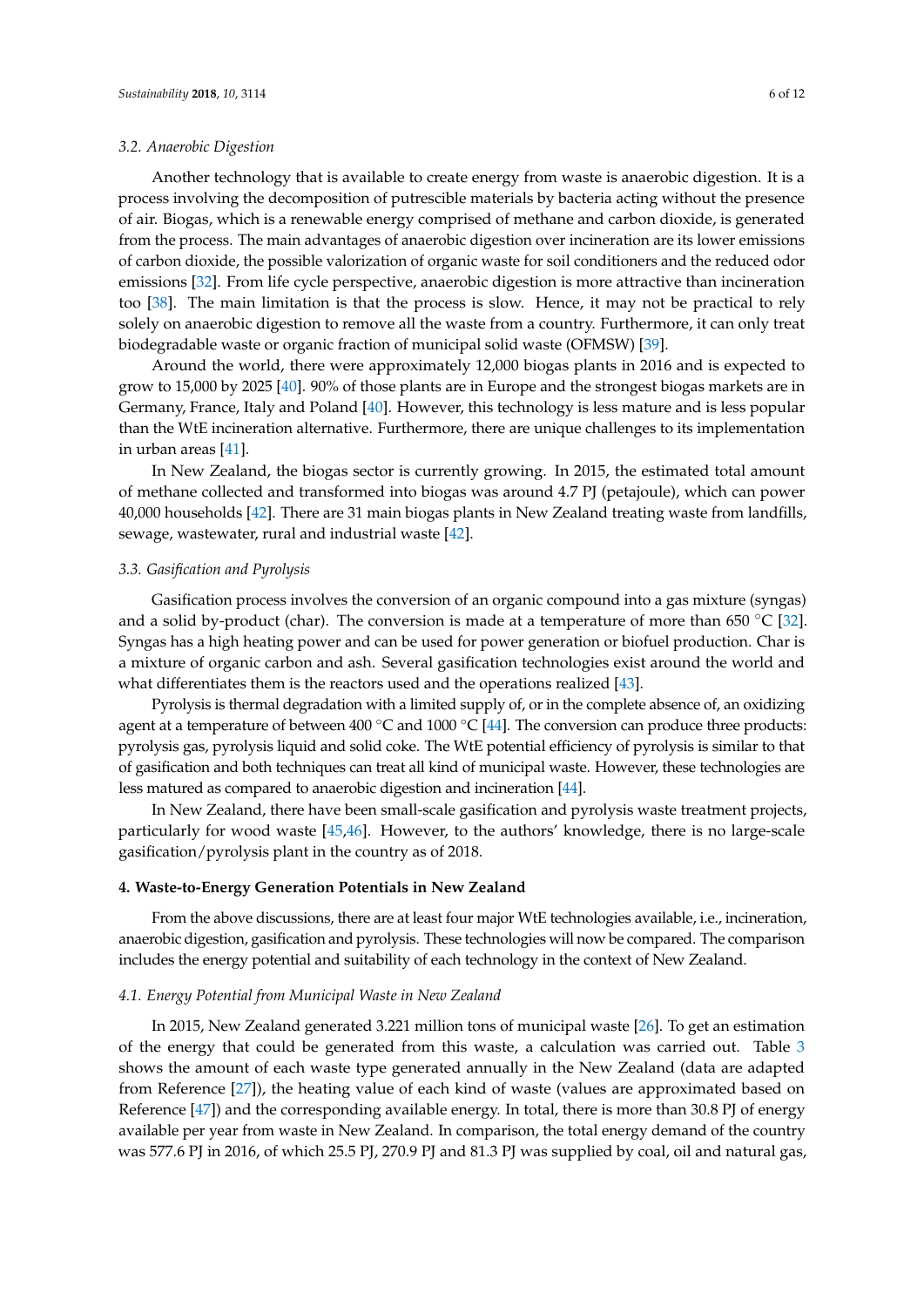respectively [\[30\]](#page-10-15). Therefore, the available energy from municipal waste in New Zealand is comparable to the energy demand provided by coal.

<span id="page-6-0"></span>

|                                | Percentage<br>$(\%)$ [27] | Amount of<br>Waste (tons) | <b>Heating Value</b><br>(MJ/kg) [47] | <b>Energy Contained (GJ)</b> |
|--------------------------------|---------------------------|---------------------------|--------------------------------------|------------------------------|
| Organic                        | 30.4                      | 979.184                   | 3                                    | 2,937,552                    |
| Paper, nappies and<br>sanitary | 15.3                      | 492,813                   | 16                                   | 7,885,008                    |
| Timber                         | 14.1                      | 454,161                   | 6                                    | 2,724,966                    |
| Plastic                        | 12.1                      | 389,741                   | 35                                   | 13,640,600                   |
| Rubber                         | 0.9                       | 28,989                    | 14                                   | 405,846                      |
| Textiles                       | 5.4                       | 173.934                   | 19                                   | 3,304,746                    |
| <b>Total</b>                   |                           |                           |                                      | 30,898,718                   |

**Table 3.** Annual municipal waste energy potential of New Zealand.

To estimate the potential energy that can be generated from WtE plants, the total amount of waste energy is multiplied by the various efficiency values of the different WtE technologies. The calculated values for incineration, anaerobic digestion, gasification and pyrolysis are tabulated in Table [4.](#page-6-1) It should be noted that for each technology, the amount of energy generated varies for two main reasons: (1) the different efficiencies, and (2) the different kind of waste that it can treat. For example, anaerobic digestion can only treat organic waste, which explains the low value of energy generated as compared to other technologies, since plastic waste has a high heating value and represents around 12% of waste generated in New Zealand. As a consequence, anaerobic digestion needs to be combined with a good recycling strategy, if it is to be adopted nationwide. As expected, the most sophisticated technologies (WtE-GT integrated and advanced gasification) offer the most energy generation, and further studies in this area will allow the energetic optimization of future WtE plants. However, these technologies are less mature at the moment.

**Table 4.** Energy generation potentials from municipal waste in New Zealand.

<span id="page-6-1"></span>

|                                            | Incineration<br>(Conventional) | Incineration<br>(W <sub>tE</sub> -GT Integrated) | Anaerobic<br><b>Digestion</b> | Advanced<br>Gasification | <b>Pyrolysis</b> |
|--------------------------------------------|--------------------------------|--------------------------------------------------|-------------------------------|--------------------------|------------------|
| Energy production<br>efficiency $(\% )$    | 21.0% [47]                     | $42.0\%$ [31]                                    | $10.4\%$ [48]                 | $35.0\%$ [49]            | $20.5\%$ [50]    |
| Annual energy production<br>potential (GJ) | 5,806,909                      | 11,613,819                                       | $1,015,671$ <sup>1</sup>      | 9,665,899                | 5,661,455        |

<sup>1</sup> Only organic waste is treated.

## *4.2. Suitability Comparison of the Technologies for New Zealand*

To analyze the suitability of the available WtE technologies in the context of New Zealand, a comparison is carried out in the following aspects: air pollution, cost (capital and maintenance), side product, capacity of production, commercial maturity, energy efficiency and type of waste to be treated.

Studies of gas emissions from each type of plants are available in the literature [\[32,](#page-10-17)[51–](#page-11-11)[53\]](#page-11-12). There are technologies to treat the various gas emissions to reduce air pollution. These, however, have financial implications. For example, although gasification plants emit less carbon dioxide than incineration plants [\[54\]](#page-11-13), it is more expensive to treat the emission from gasification plants than that from incinerators [\[55\]](#page-11-14). Among all the technologies, anaerobic digestion is the least air polluting since all gases are captured to produce methane [\[56\]](#page-11-15). Pyrolysis is less polluting than incineration because of the absence of oxygen during the process and the lower temperature used [\[57\]](#page-11-16). It is also less polluting than gasification for the same reason [\[50\]](#page-11-10).

To compare the cost of each technology, Table [5](#page-7-0) tabulates the costs of WtE plants based on data from GIZ (German Corporation for International Cooperation) [\[58\]](#page-11-17). It can be seen that anaerobic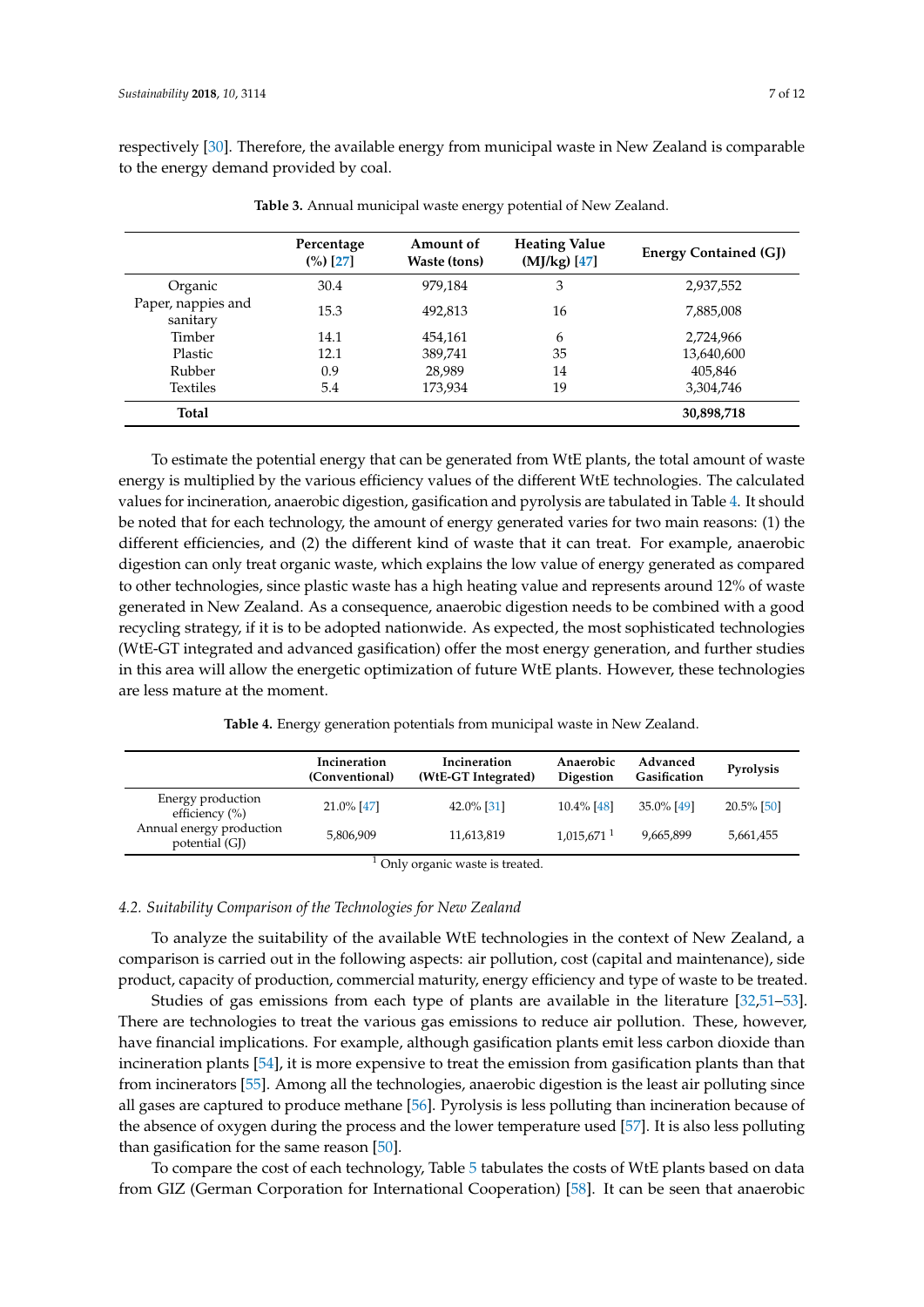digestion is the most economical option. Conventional incineration is relatively more economical than gasification/pyrolysis, while the advanced incineration plant is currently very costly.

<span id="page-7-0"></span>

|                                    | Incineration<br>(Conventional) | Incineration<br>(WtE-GT Integrated) | Anaerobic<br><b>Digestion</b> | <b>Gasification/Pyrolysis</b> |
|------------------------------------|--------------------------------|-------------------------------------|-------------------------------|-------------------------------|
| Annual capacity (tons) [58]        | 150,000                        | 150,000                             | 100,000                       | 250,000                       |
| Investment cost (million EUR) [58] | 55                             | 160                                 | 16                            | 100                           |
| Total cost (EUR/ton)               | 65                             | 280                                 | 28                            | 75                            |

**Table 5.** Cost estimations of various WtE technologies.

Regarding side products, incineration units usually recycle the bottom ash to recover metals from it and the remaining ash can be used as construction materials (aggregates) [\[10\]](#page-9-9). Anaerobic digestion's main side product is digestate, which can be used for fertilizer [\[32\]](#page-10-17). For gasification, only ashes remain from the process apart from the syngas are generated [\[54\]](#page-11-13). The side products of pyrolysis depend on the parameters used. The range and proportions of products is then quite varied and is constituted by unconverted carbon, charcoal, ash, pyrolysis oil and syngas [\[59\]](#page-11-18).

Regarding the waste treatment capacities, the common scales of capacity of each technology are as follows [\[47\]](#page-11-7): (1) incineration can treat 1500 tons of waste per day, (2) pyrolysis and gasification can treat 10 and 100 tons of waste per day, respectively, and (3) around 500 tons of waste per day can be treated by anaerobic digestion [\[58\]](#page-11-17). The capacity of production obviously depends on the size of the treatment facility, but those figures give an idea of the current performances of the existing plants in the world.

In terms of the level of maturity of the technologies, waste incineration is the most mature, followed by anaerobic digestion, while pyrolysis and gasification are not yet mature [\[10](#page-9-9)[,50\]](#page-11-10).

Another aspect to consider is the energy production efficiency of each technology. It is noted that the efficiency of each technology depends on many factors such as the thermodynamic cycle employed, the scale of the plant and all the techniques used for optimization that are different for each plant. For conventional incinerators, steam turbines are commonly used and the electrical energy production efficiency is typically around 15–30% [\[47\]](#page-11-7). When used to provide heating, the efficiency of incinerators can reach 90% and for combined heat and power is 40% [\[47\]](#page-11-7). For anaerobic digestion, the maximum efficiency of anaerobic digesters to produce biogas based on the heating values is 28% [\[48\]](#page-11-8). Assuming a gas turbine with an efficiency of 30–40%, the overall efficiency is between 8.4–11.2%. The gasification technology has an efficiency of between 10–27% or 30–40% (advanced gasification), depending on the type of turbine used [\[50\]](#page-11-10). Pyrolysis has an efficiency of between 16–25%, assuming a gas turbine for the electricity production process [\[50\]](#page-11-10).

In terms of the type of waste that can be treated, incineration is the most comprehensive as it can treat almost any type of waste. Gasification and pyrolysis plants may be able to treat all kind of waste with less environmental impact and at a lower cost as compared to incineration, but the technologies are less mature. Anaerobic digestion is the most limited option as it cannot treat non-biodegradable materials, such as plastic waste.

To summarize the comparison of the various aspects above, to find the most suitable technology for New Zealand, scores ranging from 0 (the worst) to 3 (the best) were assigned by ranking each of the technologies in each parameter. For example, anaerobic digestion is the most preferred option in the aspect of air pollution, followed by pyrolysis, gasification and lastly, incineration. Therefore, in the aspect of air pollution, anaerobic digestion was given a score of 3, pyrolysis got a score of 2, a score of 1 for gasification and incineration was given a zero score. Table [6](#page-8-0) summarizes the scores of the four technologies in all the aspects considered without any special weightage for any of the parameters. The table shows that, without weightage, incineration and anaerobic digestion are generally the most attractive WtE options, followed by pyrolysis and, lastly, gasification. Incineration is attractive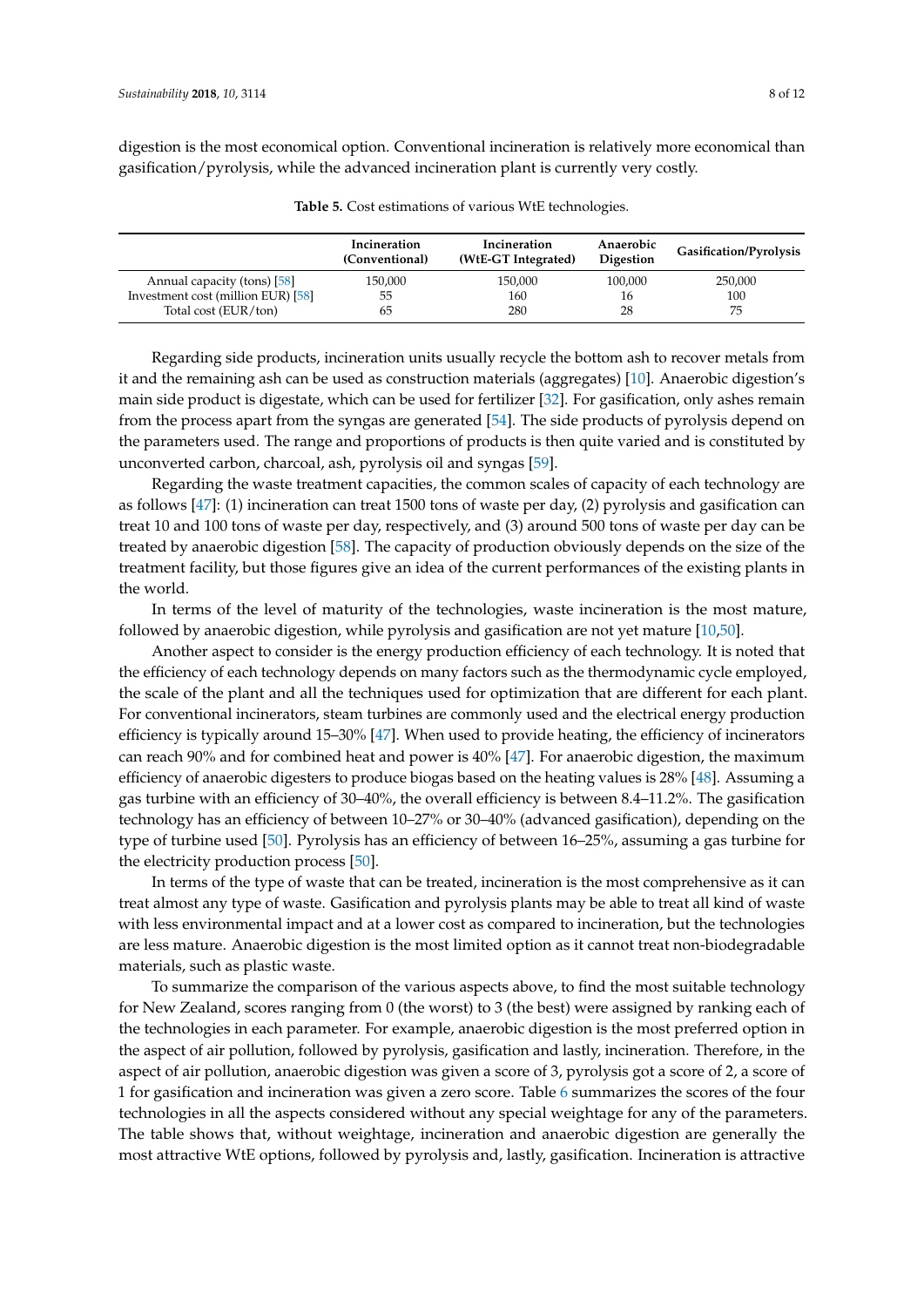<span id="page-8-0"></span>mainly because of its capacity and maturity. Anaerobic digestion is advantageous in terms of its environment-friendliness and cost.

|                   | Incineration | <b>Anaerobic Digestion</b> | Gasification | <b>Pyrolysis</b> |
|-------------------|--------------|----------------------------|--------------|------------------|
| Air pollution     |              |                            |              |                  |
| Cost              |              |                            | 0.5          | 0.5              |
| Side products     | 1.5          | 1.5                        |              |                  |
| Capacity          | 3            |                            |              |                  |
| Maturity          |              |                            | 0.5          | 0.5              |
| Energy efficiency | 1.5          |                            | З            | 1.5              |
| Waste type        |              |                            |              |                  |
| Total             |              | 11.5                       |              |                  |

**Table 6.** Comparison of WtE technologies without weightages.

In practice, New Zealand has two main concerns regarding its waste treatment strategy, i.e., environment-friendliness and economy. Therefore, more weightages should be assigned to the relevant parameters in comparison. The main parameter that is relevant to environment-friendliness is air pollution, while that for the economy is cost. A double weightage was therefore given to these two parameters. The results are presented in Table [7.](#page-8-1) The table shows that anaerobic digestion seems to be the most attractive solution for New Zealand in general. It is both environment-friendly and economical. The technology is relatively mature. The inability of anaerobic digestion to treat non-biodegradable waste is actually consistent with New Zealand's national waste management strategy to reduce, reuse and recycle waste. It should be noted, however, that the energy production efficiency of anaerobic digestion is relatively low as compared to the alternatives. Furthermore, it is seriously lacking in its waste treatment capacity. Therefore, in order for this option to be successful in its implementation nationwide, it is crucial to ensure the effectiveness of the existing national waste management strategy to reduce, reuse and recycle.

<span id="page-8-1"></span>

|                      | Weightage | Incineration | Anaerobic Digestion Gasification Pyrolysis |     |     |
|----------------------|-----------|--------------|--------------------------------------------|-----|-----|
| Air pollution        |           |              |                                            |     |     |
| Cost                 |           |              |                                            |     |     |
| Side products        |           | 1.5          | 1.5                                        |     |     |
| Capacity             |           | З            |                                            |     |     |
| Maturity             |           | З            |                                            | 0.5 | 0.5 |
| Energy<br>efficiency |           | 1.5          |                                            |     | 1.5 |
| Waste type           |           |              |                                            |     |     |
| Total                |           | 15           | 17.5                                       | 9.5 |     |

**Table 7.** Comparison with special weightages on environmental and economic aspects.

# **5. Conclusions**

This article discusses the municipal waste management and the Waste-to-Energy (WtE) potentials in New Zealand. Globally, New Zealand generates more waste per capita as compared to other OECD countries. Moreover, the total amount of waste generated has been steadily increasing over the years and is expected to continue to rise following the country's economic and population growths. The main waste management strategy of New Zealand is currently to reduce, reuse and recycle waste, while most of the non-reusable and non-recyclable waste ends up in landfills.

Various alternative technologies are available to treat waste in a more sustainable manner. WtE options were explored in this study for possible future implementation in New Zealand. This option is attractive as it is environmentally friendly and can further reduce the country's dependency on fossil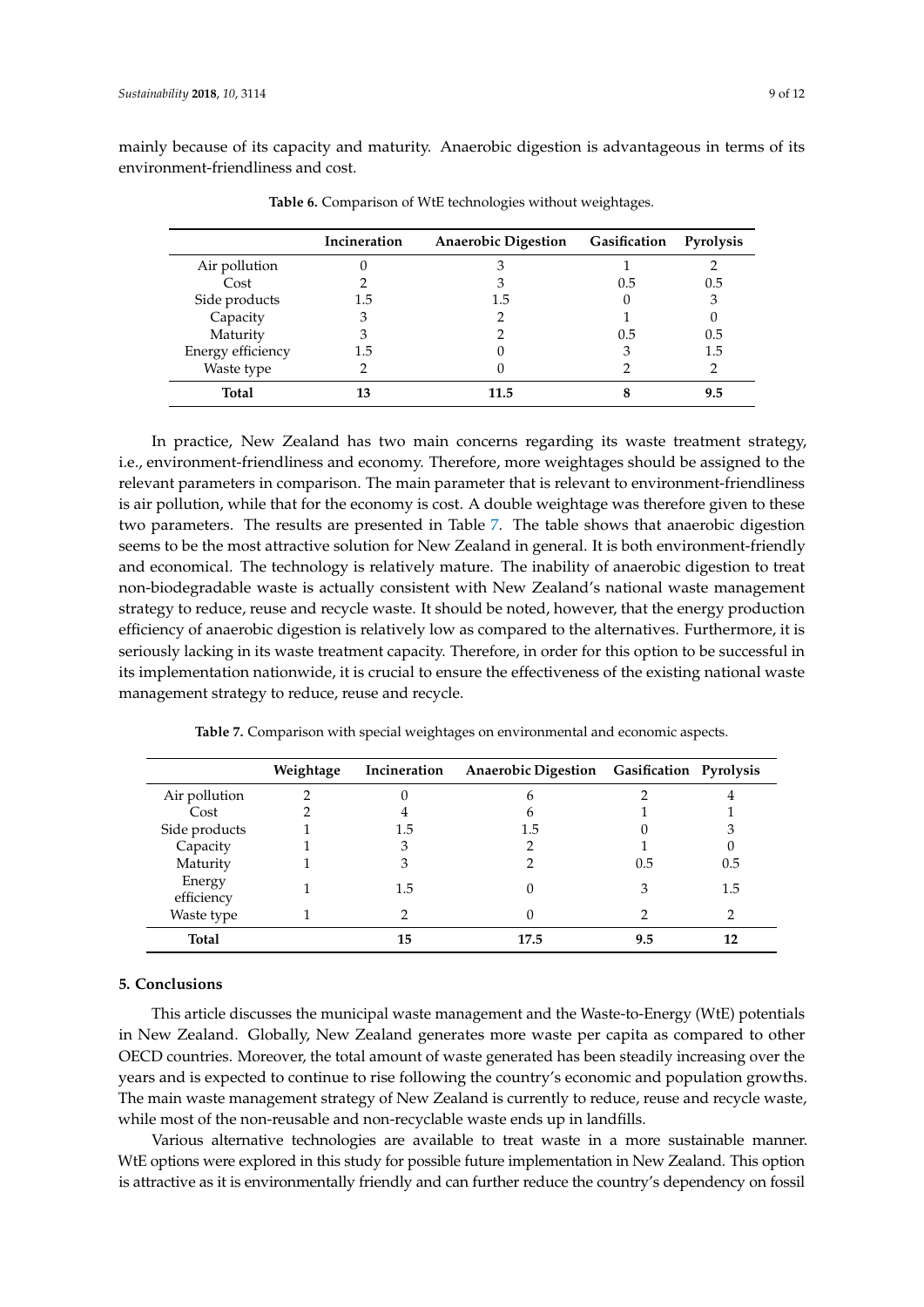fuels. According to the calculation, the energy potential of waste in New Zealand was more than 30.8 PJ per year, which is more than the amount of energy from coal in the country.

Four technologies were discussed and compared: incineration, anaerobic digestion, gasification and pyrolysis. The aspects in focus were air pollution, cost, side products, waste treatment capacity, commercial maturity, energy efficiency and type of waste treated. Without any special weightage to any of the parameters, incineration is the most attractive option. It is a very mature technology and is able to treat any type of waste effectively. However, environment-friendliness and cost are especially important for New Zealand. Therefore, more weightages were given to the air pollution and cost aspects. From the comparison, it was found that anaerobic digestion seems to be the most attractive solution for the country. Anaerobic digestion plants are environment-friendly and economical. It is also consistent with New Zealand's existing waste management strategy. The major limitations of anaerobic digestion are its low energy production efficiency and its limited waste treatment capacity. It is noted, therefore, that this option has to run in tandem with an effective national strategy to reduce, reuse and recycle waste in the country.

**Author Contributions:** Conceptualization, A.S.; Methodology, J.-F.P. and A.S.; Data Curation, J.-F.P.; Investigation, J.-F.P.; Writing-Original Draft Preparation, J.-F.P.; Writing-Review & Editing, A.S.; Supervision, A.S.; Project Administration, J.-F.P. and A.S.

**Funding:** This research received no external funding

**Conflicts of Interest:** The authors declare no conflicts of interest.

# **References**

- <span id="page-9-0"></span>1. Solid Waste Management. Available online: [http://www.worldbank.org/en/topic/urbandevelopment/](http://www.worldbank.org/en/topic/urbandevelopment/brief/solid-waste-management) [brief/solid-waste-management](http://www.worldbank.org/en/topic/urbandevelopment/brief/solid-waste-management) (accessed on 19 July 2018).
- <span id="page-9-1"></span>2. Hoornweg, D.; Bhada-Tata, P. *What a Waste—A Global Review of Solid Waste Management*; Urban Development Series Knowledge Papers; The World Bank: Washington, DC, USA, 2012; pp. 40–44.
- <span id="page-9-2"></span>3. Davies, A.R. Clean and green? A governance analysis of waste management in New Zealand. *J. Environ. Plann. Manag.* **2009**, *52*, 157–176. [\[CrossRef\]](http://dx.doi.org/10.1080/09640560802666503)
- <span id="page-9-3"></span>4. Estimated Resident Population of New Zealand. Available online: [https://www.stats.govt.nz/topics/](https://www.stats.govt.nz/topics/population) [population](https://www.stats.govt.nz/topics/population) (accessed on 19 July 2018).
- <span id="page-9-4"></span>5. NZ Most Wasteful Country in Developed World. Available online: [https://www.nzherald.co.nz/nz/news/](https://www.nzherald.co.nz/nz/news/article.cfm?c_id=1&objectid=11977131) [article.cfm?c\\_id=1&objectid=11977131](https://www.nzherald.co.nz/nz/news/article.cfm?c_id=1&objectid=11977131) (accessed on 19 July 2018).
- <span id="page-9-5"></span>6. The New Zealand Waste Strategy—Reducing Harm, Improving Efficiency. Available online: [http://www.](http://www.mfe.govt.nz/sites/default/files/wastestrategy.pdf) [mfe.govt.nz/sites/default/files/wastestrategy.pdf](http://www.mfe.govt.nz/sites/default/files/wastestrategy.pdf) (accessed on 19 July 2018).
- <span id="page-9-6"></span>7. Quantity of Solid Waste Sent to Landfill Indicator Update. Available online: [http://www.mfe.govt.nz/more/](http://www.mfe.govt.nz/more/environmental-reporting/reporting-act/waste/solid-waste-disposal-indicator/quantity-solid-waste) [environmental-reporting/reporting-act/waste/solid-waste-disposal-indicator/quantity-solid-waste](http://www.mfe.govt.nz/more/environmental-reporting/reporting-act/waste/solid-waste-disposal-indicator/quantity-solid-waste) (accessed on 19 July 2018).
- <span id="page-9-7"></span>8. Cucchiella, F.; D'Adamo, I.; Gastaldi, M. Sustainable waste management: Waste to energy plant as an alternative to landfill. *Energy Convers. Manag.* **2017**, *131*, 18–31. [\[CrossRef\]](http://dx.doi.org/10.1016/j.enconman.2016.11.012)
- <span id="page-9-8"></span>9. Astrup, T.F.; Tonini, D.; Turconi, R.; Boldrin, A. Life cycle assessment of thermal Waste-to-Energy technologies: Review and recommendations. *Waste Manag.* **2015**, *37*, 104–115. [\[CrossRef\]](http://dx.doi.org/10.1016/j.wasman.2014.06.011) [\[PubMed\]](http://www.ncbi.nlm.nih.gov/pubmed/25052337)
- <span id="page-9-9"></span>10. Lombardi, L.; Carnevale, E.; Corti, A. A review of technologies and performances of thermal treatment systems for energy recovery from waste. *Waste Manag.* **2015**, *37*, 26–44. [\[CrossRef\]](http://dx.doi.org/10.1016/j.wasman.2014.11.010) [\[PubMed\]](http://www.ncbi.nlm.nih.gov/pubmed/25535103)
- <span id="page-9-10"></span>11. Malinauskaite, J.; Jouhara, H.; Czajczyńskab, D.; Stanchev, P.; Katsou, E.; Rostkowski, P.; Thorne, R.J.; Colón, J.; Ponsá, S.; Al-Mansour, F.; et al. Municipal solid waste management and waste-to-energy in the context of a circular economy and energy recycling in Europe. *Energy* **2017**, *141*, 128. [\[CrossRef\]](http://dx.doi.org/10.1016/j.energy.2017.11.128)
- <span id="page-9-11"></span>12. Taelman, S.E.; Tonini, D.; Wandl, A.; Dewulf, J. A holistic sustainability framework for waste management in European cities: Concept development. *Sustainability* **2018**, *10*, 2184. [\[CrossRef\]](http://dx.doi.org/10.3390/su10072184)
- <span id="page-9-12"></span>13. Couth, R.; Trois, C. Carbon emissions reduction strategies in Africa from improved waste management: A review. *Waste Manag.* **2010**, *30*, 2336–2346. [\[CrossRef\]](http://dx.doi.org/10.1016/j.wasman.2010.04.013) [\[PubMed\]](http://www.ncbi.nlm.nih.gov/pubmed/20452197)
- <span id="page-9-13"></span>14. Othman, S.N.; Noor, Z.Z.; Abba, A.H.; Yusuf, R.O.; Hassan, M.A.A. Review on life cycle assessment of integrated solid waste management in some Asian countries. *J. Clean. Prod.* **2013**, *41*, 251–262. [\[CrossRef\]](http://dx.doi.org/10.1016/j.jclepro.2012.09.043)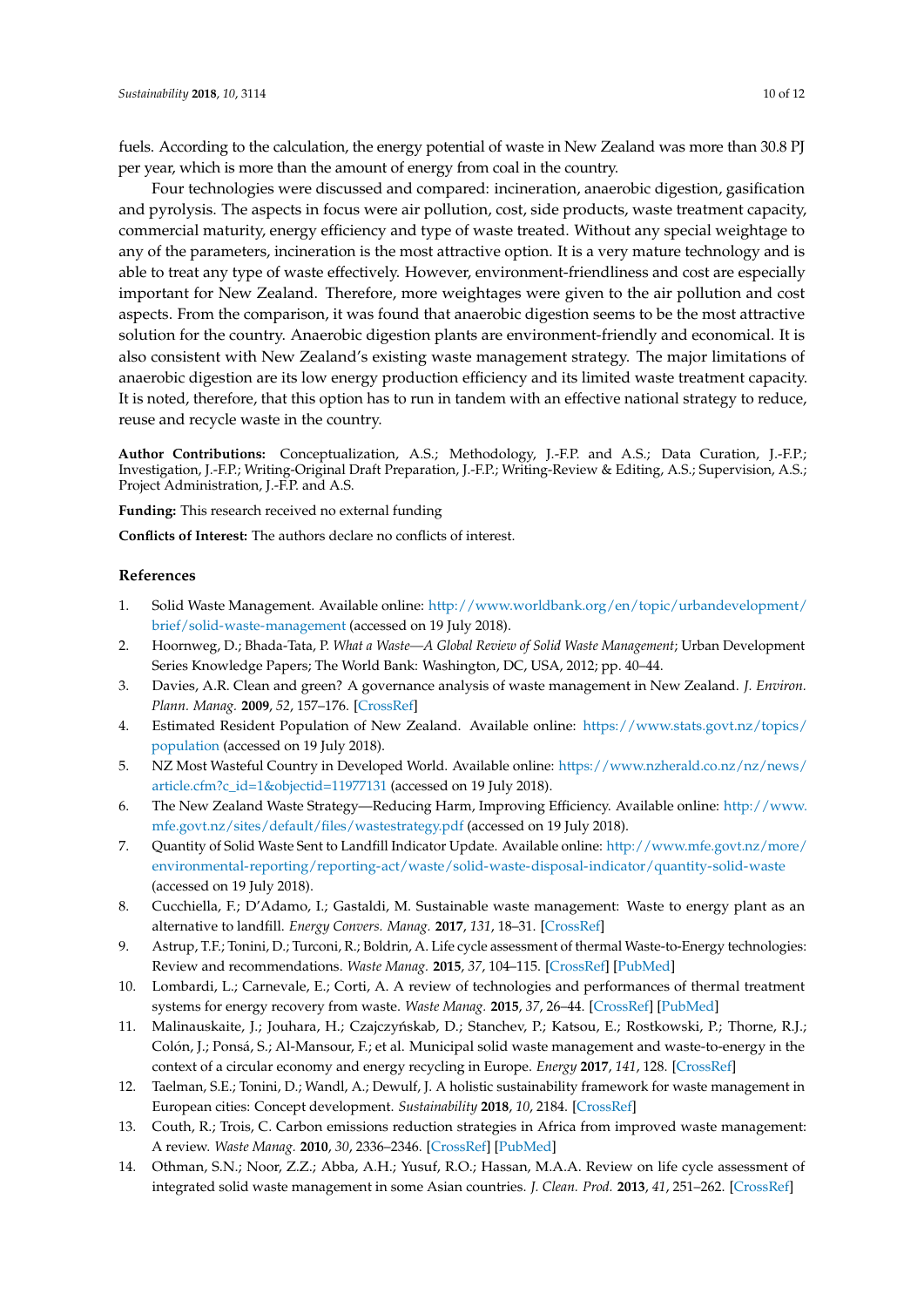- <span id="page-10-0"></span>15. Guerrero, L.A.; Maas, G.; Hogland, W. Solid waste management challenges for cities in developing countries. *Waste Manag.* **2013**, *33*, 220–232. [\[CrossRef\]](http://dx.doi.org/10.1016/j.wasman.2012.09.008) [\[PubMed\]](http://www.ncbi.nlm.nih.gov/pubmed/23098815)
- <span id="page-10-1"></span>16. Zhang, D.Q.; Tan, S.K.; Gersberg, R.M. Municipal solid waste management in China: Status, problems and challenges. *J. Environ. Manag.* **2010**, *91*, 1623–1633. [\[CrossRef\]](http://dx.doi.org/10.1016/j.jenvman.2010.03.012) [\[PubMed\]](http://www.ncbi.nlm.nih.gov/pubmed/20413209)
- <span id="page-10-2"></span>17. Sharholy, M.; Ahmad, K.; Mahmood, G.; Trivedi, R.C. Municipal solid waste management in Indian cities—A review. *Waste Manag.* **2008**, *28*, 459–467. [\[CrossRef\]](http://dx.doi.org/10.1016/j.wasman.2007.02.008) [\[PubMed\]](http://www.ncbi.nlm.nih.gov/pubmed/17433664)
- <span id="page-10-3"></span>18. Metin, E.; Eröztürk, A.; Neyim, C. Solid waste management practices and review of recovery and recycling operations in Turkey. *Waste Manag.* **2003**, *23*, 425–432. [\[CrossRef\]](http://dx.doi.org/10.1016/S0956-053X(03)00070-9)
- <span id="page-10-4"></span>19. Psomopoulos, C.S.; Bourka, A.; Themelis, N.J. Waste-to-energy: A review of the status and benefits in USA. *Waste Manag.* **2009**, *29*, 1718–1724. [\[CrossRef\]](http://dx.doi.org/10.1016/j.wasman.2008.11.020) [\[PubMed\]](http://www.ncbi.nlm.nih.gov/pubmed/19153036)
- <span id="page-10-5"></span>20. Alzate-Arias, S.; Jaramillo-Duque, A.; Villada, F.; Restrepo-Cuestas, B. Assessment of government incentives for Energy from Waste in Colombia. *Sustainability* **2018**, *10*, 1294. [\[CrossRef\]](http://dx.doi.org/10.3390/su10041294)
- <span id="page-10-6"></span>21. Fazeli, A.; Bakhtvar, F.; Jahanshaloo, L.; Sidik, N.A.C.; Bayat, A.E. Malaysia's stand on municipal solid waste conversion to energy: A review. *Renew. Sustain. Energy Rev.* **2016**, *58*, 1007–1016. [\[CrossRef\]](http://dx.doi.org/10.1016/j.rser.2015.12.270)
- <span id="page-10-7"></span>22. Menikpura, S.N.M.; Sang-Arun, J.; Bengtsson, M. Assessment of environmental and economic performance of Waste-to-Energy facilities in Thai cities. *Renew. Energy* **2016**, *86*, 576–584. [\[CrossRef\]](http://dx.doi.org/10.1016/j.renene.2015.08.054)
- <span id="page-10-8"></span>23. Ouda, O.K.M.; Raza, S.A.; Nizami, A.S.; Rehan, M.; Al-Waked, R.; Korres, N.E. Waste to energy potential: A case study of Saudi Arabia. *Renew. Sustain. Energy Rev.* **2016**, *61*, 328–340. [\[CrossRef\]](http://dx.doi.org/10.1016/j.rser.2016.04.005)
- <span id="page-10-9"></span>24. Zaman, A.U. A comprehensive review of the development of zero waste management: Lessons learned and guidelines. *J. Clean. Prod.* **2015**, *91*, 12–25. [\[CrossRef\]](http://dx.doi.org/10.1016/j.jclepro.2014.12.013)
- <span id="page-10-10"></span>25. Organisation for Economic Co-operation and Development (OECD). *OECD Environmental Performance Reviews: New Zealand 2017*; OECD Publishing: Paris, France, 2017; p. 23. ISBN 978-92-64-26829-6.
- <span id="page-10-11"></span>26. Waste: Municipal Waste, OECD Environment Statistics (Database). Available online: [https://doi.org/10.](https://doi.org/10.1787/data-00601-en) [1787/data-00601-en](https://doi.org/10.1787/data-00601-en) (accessed on 19 July 2018).
- <span id="page-10-12"></span>27. Perrot, J.-F. Municipal Waste Management Strategy Review and Waste-to-Energy Generation Potential in New Zealand. Master's Thesis, The University of Auckland, Auckland, New Zealand, 2018.
- <span id="page-10-13"></span>28. Waste Minimisation Act 2008. Available online: [http://www.legislation.govt.nz/act/public/2008/0089/](http://www.legislation.govt.nz/act/public/2008/0089/latest/DLM999802.html?src=qs) [latest/DLM999802.html?src=qs](http://www.legislation.govt.nz/act/public/2008/0089/latest/DLM999802.html?src=qs) (accessed on 20 August 2018).
- <span id="page-10-14"></span>29. What about Energy from Waste? Available online: [http://www.infrastructurenews.co.nz/%EF%BB%BF](http://www.infrastructurenews.co.nz/%EF%BB%BF-what-about-energy-from-waste/)[what-about-energy-from-waste/](http://www.infrastructurenews.co.nz/%EF%BB%BF-what-about-energy-from-waste/) (accessed on 19 July 2018).
- <span id="page-10-15"></span>30. Energy in New Zealand. Available online: [http://www.mbie.govt.nz/info-services/sectors-industries/](http://www.mbie.govt.nz/info-services/sectors-industries/energy/energy-data-modelling/publications/energy-in-new-zealand/documents-images/energy-in-nz-2017.pdf) [energy/energy-data-modelling/publications/energy-in-new-zealand/documents-images/energy-in-nz-](http://www.mbie.govt.nz/info-services/sectors-industries/energy/energy-data-modelling/publications/energy-in-new-zealand/documents-images/energy-in-nz-2017.pdf)[2017.pdf](http://www.mbie.govt.nz/info-services/sectors-industries/energy/energy-data-modelling/publications/energy-in-new-zealand/documents-images/energy-in-nz-2017.pdf) (accessed on 23 July 2018).
- <span id="page-10-16"></span>31. Branchini, L. Advanced Waste-To-Energy Cycles. Ph.D. Thesis, Universita di Bologna, Bologna, Italy, 2012.
- <span id="page-10-17"></span>32. Bosmans, A.; Vanderreydt, I.; Geysen, D.; Helsen, L. The crucial role of Waste-to-Energy technologies in enhanced landfill mining: A technology review. *J. Clean. Prod.* **2013**, *55*, 10–23. [\[CrossRef\]](http://dx.doi.org/10.1016/j.jclepro.2012.05.032)
- <span id="page-10-18"></span>33. Scungio, M.; Buonanno, G.; Stabile, L.; Ficco, G. Lung cancer risk assessment at receptor site of a waste-to-energy plant. *Waste Manag.* **2016**, *56*, 207–215. [\[CrossRef\]](http://dx.doi.org/10.1016/j.wasman.2016.07.027) [\[PubMed\]](http://www.ncbi.nlm.nih.gov/pubmed/27462027)
- <span id="page-10-19"></span>34. Damgaard, A.; Riber, C.; Fruergaard, T.; Hulgaard, T.; Christensen, T.H. Life-cycle-assessment of the historical development of air pollution control and energy recovery in waste incineration. *Waste Manag.* **2010**, *30*, 1244–1250. [\[CrossRef\]](http://dx.doi.org/10.1016/j.wasman.2010.03.025) [\[PubMed\]](http://www.ncbi.nlm.nih.gov/pubmed/20378326)
- <span id="page-10-20"></span>35. Waste-to-Energy Plants in Europe in 2015. Available online: [http://www.cewep.eu/2017/09/07/waste-to](http://www.cewep.eu/2017/09/07/waste-to-energy-plants-in-europe-in-2015/)[energy-plants-in-europe-in-2015/](http://www.cewep.eu/2017/09/07/waste-to-energy-plants-in-europe-in-2015/) (accessed on 20 July 2018).
- <span id="page-10-21"></span>36. Valorisation Énergétique des Déchets Opportunités et Défis (In French). Available online: [http://www.](http://www.europarl.europa.eu/RegData/etudes/BRIE/2015/554208/EPRS_BRI(2015)554208_FR.pdf) [europarl.europa.eu/RegData/etudes/BRIE/2015/554208/EPRS\\_BRI\(2015\)554208\\_FR.pdf](http://www.europarl.europa.eu/RegData/etudes/BRIE/2015/554208/EPRS_BRI(2015)554208_FR.pdf) (accessed on 20 July 2018).
- <span id="page-10-22"></span>37. The Swedish Recycling Revolution. Available online: [https://sweden.se/nature/the-swedish-recycling](https://sweden.se/nature/the-swedish-recycling-revolution/)[revolution/](https://sweden.se/nature/the-swedish-recycling-revolution/) (accessed on 20 July 2018).
- <span id="page-10-23"></span>38. Tong, H.; Shen, Y.; Zhang, J.; Wang, C.-H.; Ge, T.S.; Tong, Y.W. A comparative life cycle assessment on four waste-to-energy scenarios for food waste generated in eateries. *Appl. Energy* **2018**, *225*, 1143–1157. [\[CrossRef\]](http://dx.doi.org/10.1016/j.apenergy.2018.05.062)
- <span id="page-10-24"></span>39. Ranieri, L.; Mossa, G.; Pellegrino, R.; Digiesi, S. Energy recovery from the organic fraction of municipal solid waste: A real options-based facility assessment. *Sustainability* **2018**, *10*, 368. [\[CrossRef\]](http://dx.doi.org/10.3390/su10020368)